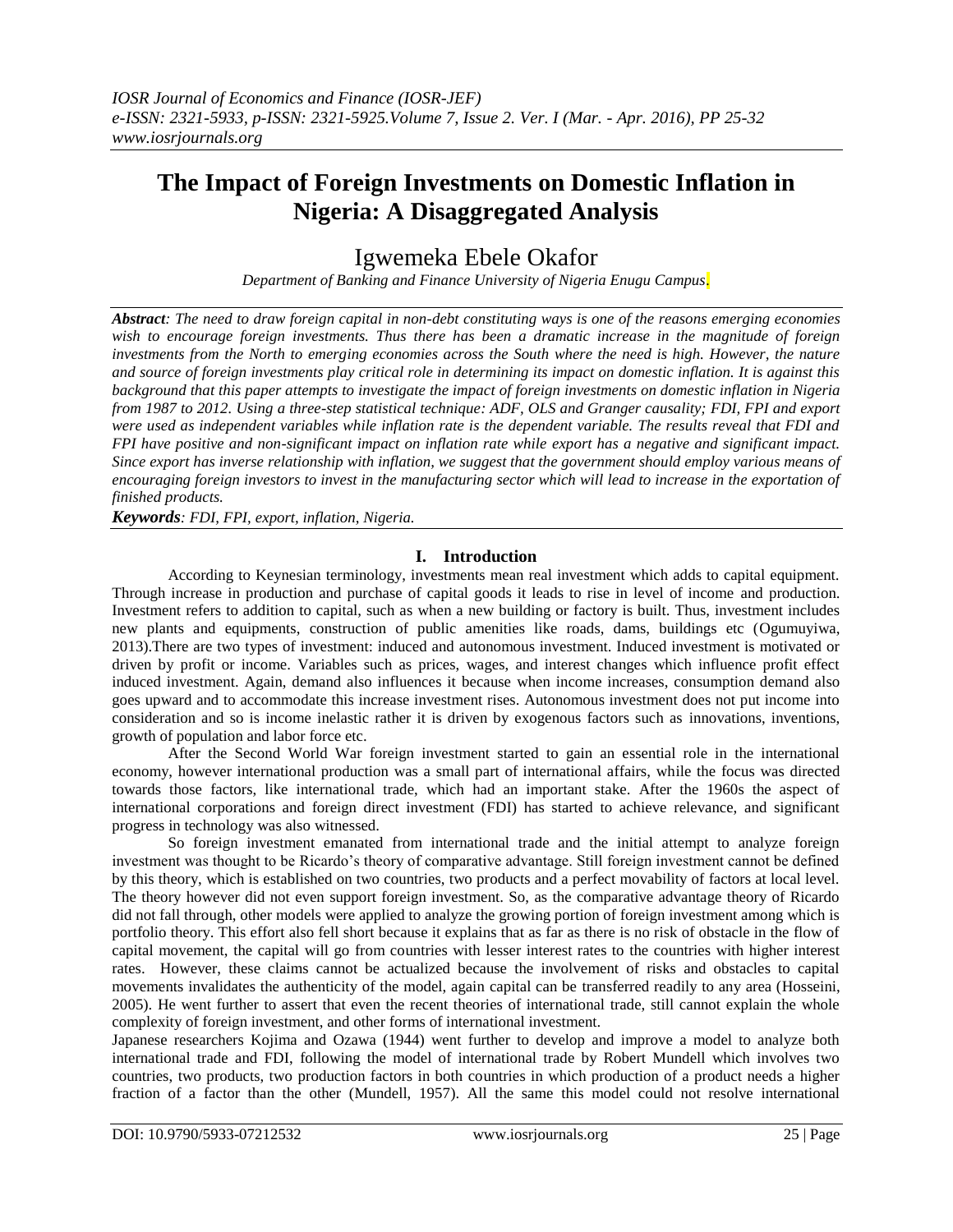production through FDI, being that foreign investment acquired then were portfolio investment or shot term investment so the Japanese came up with a model that FDI occurs, if a country has comparative disadvantage in producing a product, while international trade is based on comparative advantage (Kojima and Ozawa, 1944). It is bankruptcy in markets that lure multinational corporations to invest in various foreign markets and give them leverage over them. Foreign investors believe that advanced technology and knowledge will afford them the chance to acquire market share (Denisia, 2010).

Notwithstanding, that many researchers have made efforts to explain foreign investment, there has been no generally accepted theory. Foreign investment from a microelectronics point of view is a specific form of capital flows across borders, from countries of origin to host countries which are found in the balance of payments. The significance here is capital flows and stocks and returns acquired from investment. The microeconomic perspective endeavors to analyze the reason for foreign investment from the aspect of the investor. It also examines the significance to investors, country of origin and host country of the operations of the multinational corporations (MNCs), rather than capital flows and stocks (Lipsey, 2001). There is no generally accepted definition of FDI because most of the definitions are based on probably the different established theories of FDI that these authors adopt.

In the analysis of Dunning (2001) FDI involves acquiring management control over some form of business enterprises in another country, meaning that it is not just investing in host country but further holding large control of such investments. These enterprises could be in form of subsidiaries, branch plant, joint venture and, or a subsidiary headquarters with a number of branch plants in some or a number of host countries.

## **II. Review Of Related Literature**

## **2.1 Conceptual Framework**

Mwillima (2003) sees FDI as investment made to obtain a lasting management interest (usually at least 10% of voting stock) and obtain at least 10% of equity share in an enterprise operating in a country of the investor. IMF (1999) described FDI as a long term investment reflecting a lasting interest and control, by a foreign direct investor (parent enterprise) of an enterprise entity situated in an economy other than that of the foreign investor. Lasting interest here indicates the presence of a long term relationship between the direct investor and the direct investment enterprise and a relevant level of influence by the investor on the administration of the enterprise. On the part of Mallampally and Sauvant (1999), they view investment by MNCS in foreign countries as way to control assets and manage production activities in these countries, they stress that MNCS do not just obtain a little percentage of ownership in a foreign country but that they invade a new market with the intention of fully controlling their investments there. Nowadays, the subject of foreign direct investment is receiving more attention at national and international level. Caves (1996) was of the opinion that different countries try to draw FDI because of the promising positive result that this would have on the economy .FDI would raise technology transfer, productivity, international production networks, know how access to external market and reduce unemployment.

Summarily, FDI involves investing a new enterprise by a parent company in a foreign country in order to maximize profit through the control and expansion of its market of that enterprise. This involves both ownership and control which distinguished it from international portfolio management.

Inflation is an essential issue for any economy and that is why several empirical and theoretical studies have been carried out on it in different time periods. Inflation simply means a continuous increase in price level. Inflation has positive as well as negative impacts on an economy and investment is mostly effected. If capital inflows increase, the local currency tends to increase in value, thereby reducing the effectiveness of export industrials and possibly leading to rise in inflation. Inflation has some economic benefit which is based on three main arguments that favour positive inflation. First, there is trade-off between inflation, tax and other indirect taxes so that government tax optimization translates to positive inflation (Ehimare, 2011). Second, a commitment by policy makers to keep the inflation rate low limits the central bank's ability to respond to unfavourable supply shocks. This limitation may have been a major issue resulting to stagnation of the Japanese economy during the deflation of 1990 (Krugman, 1998). Third and perhaps the most important, inflation serves as a lubricant that makes nominal price wages more flexible (Lucas, 1990).

Policy makers have been increasing interested in the potential connection between globalization and inflation (Ihrig, et al, 2007). This is so because globalization brings about a continuous entry of lower -cost production from emerging market countries into the global trading system, this shows reduced market power for domestic producers (Bernanke, 2007) and acts to frustrate central bank's effort to lower inflation. The old structuralist and Philips curve views that inflation up to some point is good for growth have been replaced by the belief that higher inflation will tend to retard economic growth and some recent studies have found empirical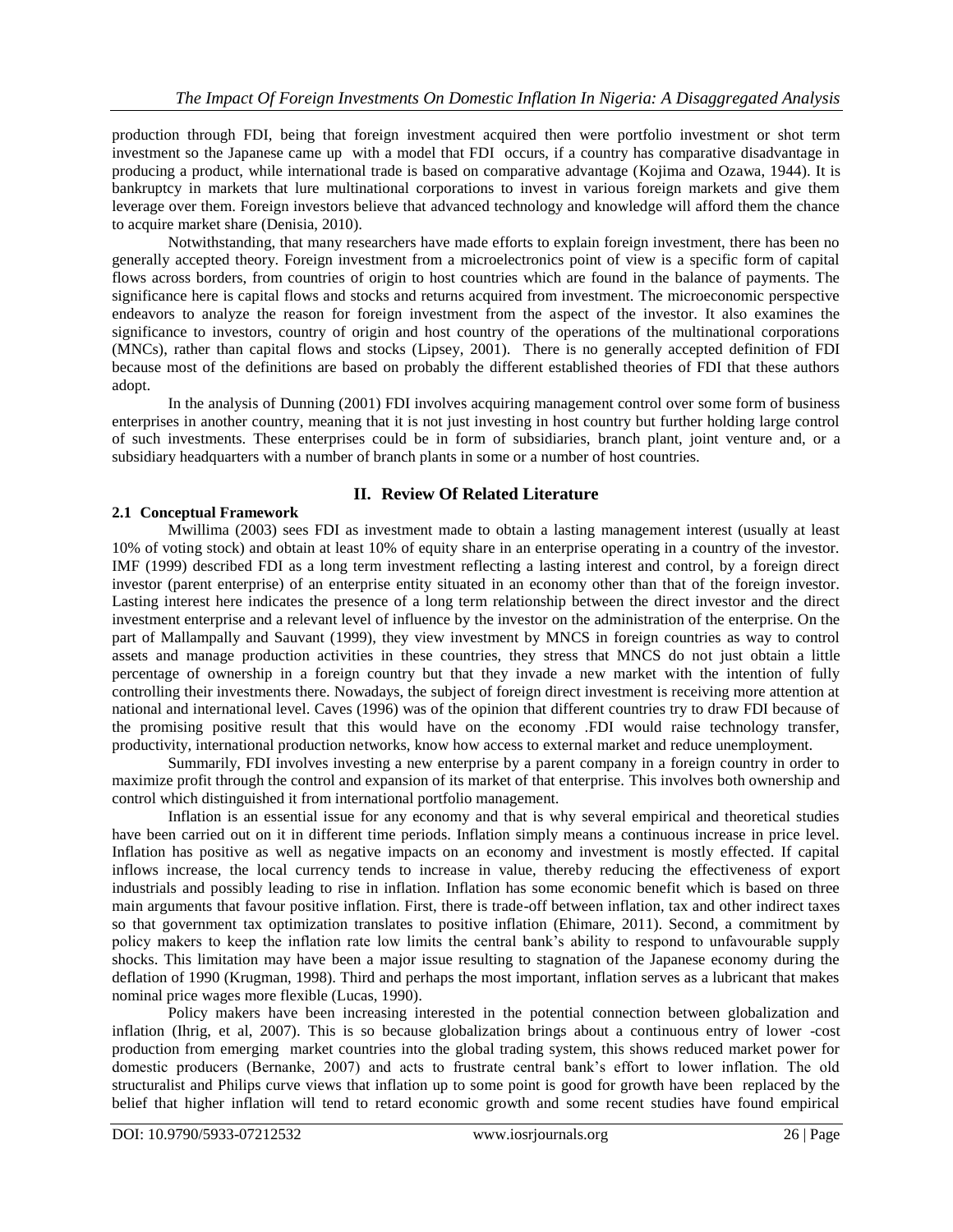evidence for this view. In an economy where nominal prices are fixed through government policies, the interaction of inflation with such policies results to adverse economic performance. An example is nominal ceilings on interest rate with high rate of inflation often lead to negative real interest rate. Another common distortion is the maintenance of fixed nominal exchange rate which becomes increasing over valued as inflation continues. Such over valuation specifically, results to an increasing trade deficit and reducing reserves which often induce the increased use of exchange control and import barriers. Over valuation may also generate capital flight and retard investment inflows (Ahn, *et al*, 1998).

The widely accepted view is that inflation is a monetary phenomenon (Mc candles and Weber 1995) ultimately determined in the long run by monetary policy (Ball 2006). This suggests that institutional change leading to better monetary policy frame works may be the main reason behind world-wide reduction in inflation over the past decade. Vega and Winkerlried (2005) show that the adoption of inflation -targeting regimes has significantly reduced the mean inflation rate in a sample of developed and developing economics.

Foreign portfolio investment depicts dormant holding of securities such as foreign stock, bond, or other financial assets, none of which involves active management or administration of the securities purchased by the investor. For an emerging economy, FPI can bring about fast development, helping the economy to move rapidly to take advantage of the economic opportunity, creating many new jobs and significant wealth. Nevertheless, when a country's economic situation declines, sometimes failing to meet the anticipations of foreign investor, the large flow of investment into the country might take to flight from it. As increasing numbers of developing countries receive more of these flows, they risk becoming much more vulnerable to financial shocks.

In Nigerian, since the internalization of the Nigerian Stock Exchange (NSE), there has been an increased flow of FPI into the Nigerian economy through the capital market. Still, from the middle of the last two decades, Nigeria observed an apparent change in the composition of foreign capital inflows to Nigeria. FPI seems to have surpassed the other types of foreign inflow and its share of private capital flows to Nigeria has been on the upsurge that by 2007 FPI has exceeded every other type of capital inflow into Nigeria with official flows and bank loans declining in actual terms (CBN, 2009).

From a historical perspective, the rate of inflation of 11.5 percent in Nigeria is at all times low. However, some scholars have recommended the inflation threshold 8 percent for Nigeria (Salami and Kelikume, 2010). As pointed out in the of literature review section, such a low threshold of inflation is overtly ambitious, unrealistic and counterproductive to job creation and poverty alleviation efforts in the country. Recent monetary policy frameworks have helped to reduce inflation in Nigeria to about six times below the rate of 73 percent where it was in 1995 (Mordi and Nwawudu, 2009).

However, in recent years the inflation level which is also an indicator of macroeconomic performance was averaging about 28.94 percent per annum, but has fallen to 10.3 percent in 2011 while slightly increasing to 12.3% in 2012. Nevertheless, in an assessment following a visit of its officials to Nigeria in November 2010 to conduct the 2010 Article IV Consultation, the IMF expressed concerns over what it called "Nigeria's stubbornly high rate of inflation" (IMF, 2010).. Given that inflation in the country hovers around 11 percent a rate considered sustainable by the standard and dynamics of a developing economy, the concern expressed by the IMF may give an excuse to the Nigerian monetary authorities to mount a more vigorous contractionary monetary policy through a single digit inflation control regime. Despite the good performance of the Nigerian economy at the wake of the global economic recession, the Fund "recommended that the CBN conduct monetary policy with a view to reducing inflation to a single-digit level" (IMF, 2010). This is no doubt an indirect pressure on monetary policy authorities in Nigeria to implement stricter monetary policy through the inflation target framework.

## **2.2 Empirical Review**

Mojon and Ciccarelli (2007) show that inflation is a global phenomenon by citing that inflation rate in the OECD countries have moved together over the last 45 years. This co-movement, on average, accounts for 70% of the variability of country inflation. They specify a multiple regression model trying to explain the determinants of global inflation. Many common determinants were tested and they concluded that looking at the 1971-2004 samples only a few variables contain explanatory power with regards to global inflation. Cost variables, including commodity prices, wage and real GDP, as well as monetary policy developments have been all proven to have a positive (though not always significant) impact on global inflation. Then they investigate how much impact global inflation has on domestic inflation and found long term response of domestic inflation to global inflation. They conclude that this response to global inflation is lower in countries with tight commitment price stability.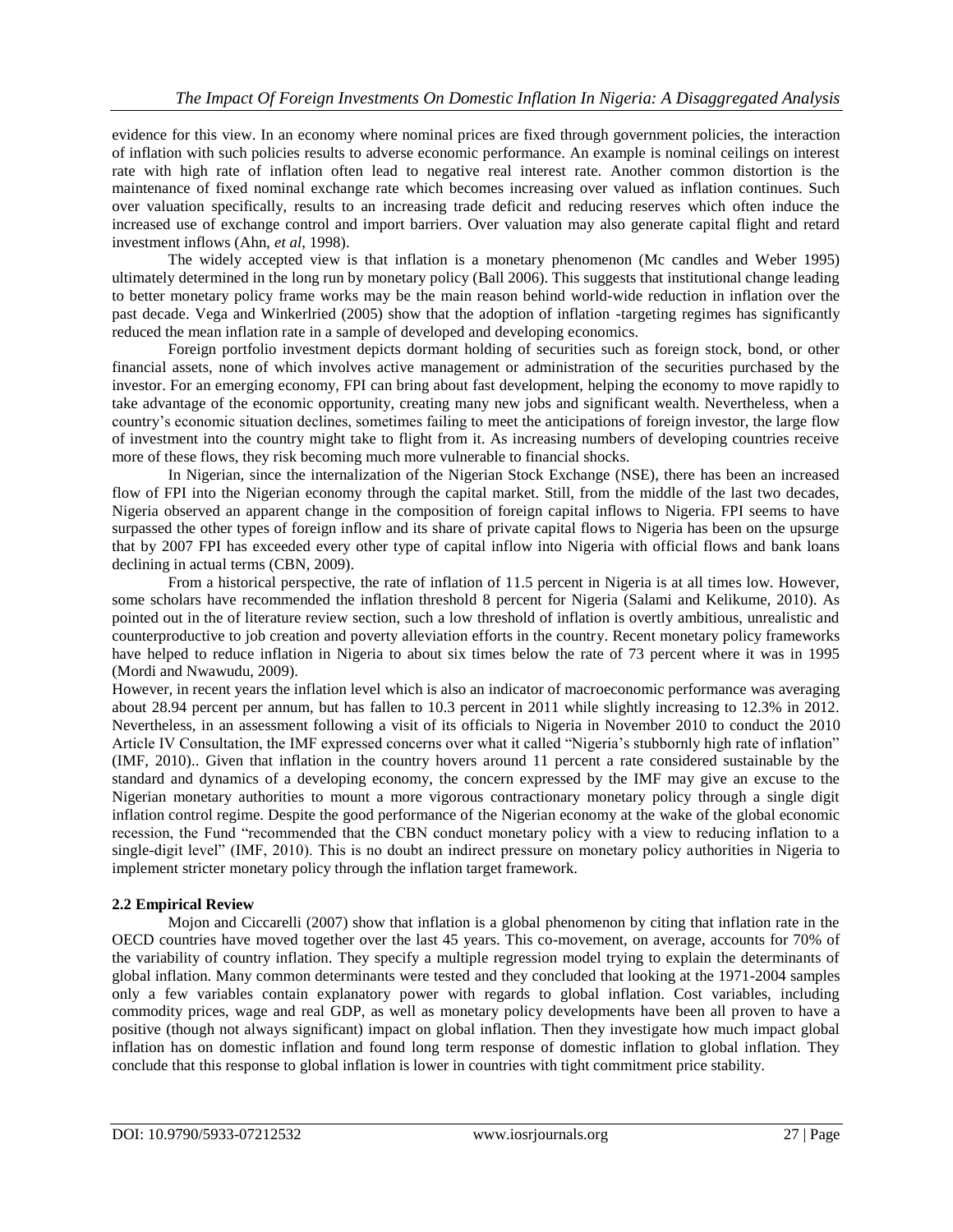Romer (1993) finds that closed economies tend to have higher inflation. He argues that central banks in economies more open to trade find currency fluctuations caused by money surprises more painful and so exercise more restraint than their closed economy counterpart. Several studies have tested Romer's argument in different ways and have supported the conventional view of the negative relationship between trade openness and inflation. Thus, empirical findings of Kim and Beladi (2004); Aaron and Mvellbaver (2007); and Badinger (2007) all validate Romer's argument. Finally, Rower (1993) also finds no significant openness -inflation relationship among OECD economies.

Nazir, *et al.* (2012) in a recent study of the impact of capital inflows on domestic inflation of Pakistan using variables such as export ,FDI, remittances and inflation finds that there is positive relationship between FDI, remittances, export and inflation.

Rashid, *et al*,(2010) also investigated the effect of capital inflows on domestic price level, monetary expansion and exchange rate volatility by employing variable such as real GDP growth, national saving, inflation, fiscal deficit credit to private sector, public debt, weighted average leading rate, and current balance using the linear and non linear co- integration and granger causality tests, they find that during the last 7 years there is a significant inflationary impact of capital inflow. The study suggests that there is a requirement to achieve capital inflow in such a way that they would neither induce inflationary pressure in the economy nor enhance exchange rate volatility.

Kim, *et al,* (2008) employed the VAR model to examine why an increase in capital flow can offset asset price increase by using output, price level , capital inflow or portfolio inflows (as ratio of GDP) stock price and land price as variables. The result shows that capital inflows have actually contributed to asset price appreciation while capital inflow shocks explain a relatively small portion of the asset price fluctuations.

Balderas, *et al,* (2005) focused on examining how remittances affect the distribution of relative consumer price changes and the overall inflation by using vector auto regression (VAR). They arrived at a significant positive effect of remittances after 1994.

Ercakar (2011) showed that foreign direct investment, inflation and trade surplus have positive and statistically significant effect on GDP growth, and import coverage of export also has effect on growth in the study of the long -run relationship among GDP growth, foreign direct investment, foreign trade, inflation and also the long-run relationship between GDP and microeconomic variables. The ARDC and VECM were used to analyze the long-run relationship.

From a historical perspective, the rate of inflation of 11.5 percent in Nigeria is at all times low. However, some scholars have recommended the inflation threshold.

Allard (2007) investigates to what extent the inflation in Poland is determined by global factors and globalization. She analyzes empirically the relationship between inflation and globalization at the aggregate, macroeconomic level for Central and Eastern European (CEE) countries with CPI inflation explained by trade openness defined as the ratio of imports of GDP and output gaps derived with Hodrick Prescott filters for GDP. The results provide evidence that the sensitivity of prices to domestic economic conditions in the eight CEE countries has been falling in the wake of higher trade integration. Allard evaluates the effects of globalization in Poland only, and she discovers that globalization would have lowered domestic prices by between ½ and 1 percentage point per year since the middle of the 1990s, mainly through lower mark-ups on prices. Allard's model, therefore, provides clear empirical evidence of a negative relationship between globalization and inflation.

## **III. Research Methodology**

Time series data will be used for this study. An econometric model will be developed to examine the relationship foreign investments have with Nigeria's inflation rate. The variables to be used include the inflation rate, foreign direct investment (FDI), foreign portfolio investment (FPI) and export (EXP). Models will be developed to analyze the exact relationship among these variables.

## **3.1 Model specification**

This study is based on the assumption that the inflow of FDI, FPI and EXP affect inflation in Nigeria. Hence the model:

 $INF = f(FDI, FPI, EXP)$  - - - - - - (1) Equation (1) can be expanded thus;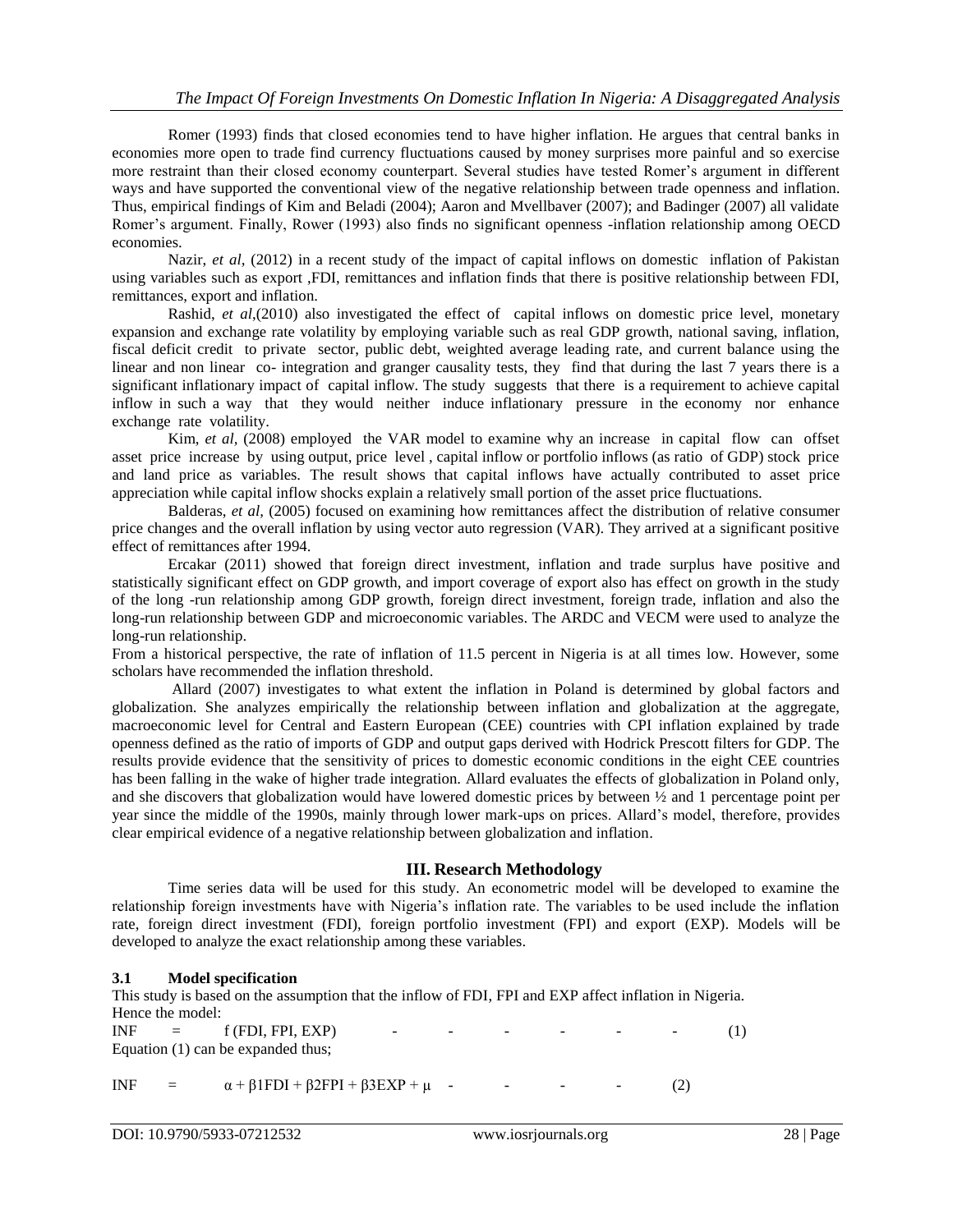Where:

| <b>INF</b> |     | Inflation rate                                                                 |
|------------|-----|--------------------------------------------------------------------------------|
| $\alpha$   | $=$ | equation constant                                                              |
| <b>FDI</b> | $=$ | foreign direct investment                                                      |
| <b>FPI</b> | $=$ | foreign portfolio investment                                                   |
| EXP        | $=$ | export                                                                         |
|            |     | $\beta_1$ , $\beta_2$ and $\beta_3$ are coefficients of explanatory variables. |

The a priori stance is that we expect total foreign investment inflows to be negatively correlated with inflation following Romer's (1993) hypothesis that inflation is lower in small and open economies.

## **3.1.1 Estimation Procedure**

The ordinary least squares equation technique is the estimation procedure chosen for this study. It will be used for estimating the equation specified. As a justification for this method, Maddala (1977) identified that ordinary lest squares is more robust against specification errors that many of simultaneous equation methods, and also that predictions from equation estimated by ordinary least squares, often compare favourably with those obtained from equations estimated by the simultaneous equation method. Among other reasons is the simplicity of its computational procedure in conjunction with optimal properties of the estimates obtained and these properties are linearity, unbiased and minimum variance among a class of unbiased estimators.

The econometric method is the approach employed for the research. There is no doubt that the method will facilitate the model specification, parameter estimation and appropriate econometric tests.

## **3.1.2 Sources Of Data For The Study**

Annual time‐series data on the variables under study covering twenty-six year period 1987‐2012 are used in this study for estimation of functions. FDI FPI and EXP are the relevant explanatory variables. Data were collected from various editions of the various issues of Central Bank of Nigeria Economic and financial Review; and Central bank of Nigeria Statistical bulletin.

## **3.2 Diagnostic Test**

## **3.2.1 Unit Root Test**

Spurious and unreliable results will abound if time series data are not stationary. Therefore, in order to check against this problem, we carried out unit root test on all the variables. Hence, below is the Augmented Dickey Fuller unit root, which was employed to test for the stationarity of the time series data.

| <b>INF</b>    |                           |             |                             |           |
|---------------|---------------------------|-------------|-----------------------------|-----------|
|               | <b>ADF</b> Test Statistic | $-5.034729$ | Critical Value*<br>$1\%$    | $-4.4167$ |
|               |                           |             | Critical Value<br>5%        | $-3.6219$ |
|               |                           |             | 10% Critical Value          | $-3.2474$ |
|               | Durbin Watson             |             |                             | 1.820443  |
| <b>EXPORT</b> |                           |             |                             |           |
|               | <b>ADF Test Statistic</b> | $-5.060007$ | Critical Value*<br>1%       | $-4.4167$ |
|               |                           |             | Critical Value<br>5%        | $-3.6219$ |
|               |                           |             | 10% Critical Value          | $-3.2474$ |
|               | Durbin Watson             |             |                             | 1.876933  |
| <b>FDI</b>    |                           |             |                             |           |
|               | <b>ADF</b> Test Statistic | $-5.445110$ | Critical Value*<br>1%       | $-2.6649$ |
|               |                           |             | <b>Critical Value</b><br>5% | $-1.9559$ |
|               |                           |             | 10% Critical Value          | $-1.6231$ |
|               | Durbin Watson             |             |                             | 1.918616  |
| <b>FPI</b>    |                           |             |                             |           |
|               | <b>ADF</b> Test Statistic | $-6.59518$  | Critical Value*<br>1%       | $-4.4415$ |
|               |                           |             | Critical Value<br>5%        | $-3.6330$ |
|               |                           |             | 10% Critical Value          | $-3.2535$ |
|               | Durbin Watson             |             |                             | 1.880665  |

*Table 1*: Augmented Dickey-Fuller Unit Root Test (after detrending and differencing)

Source: Researchers' E-views Result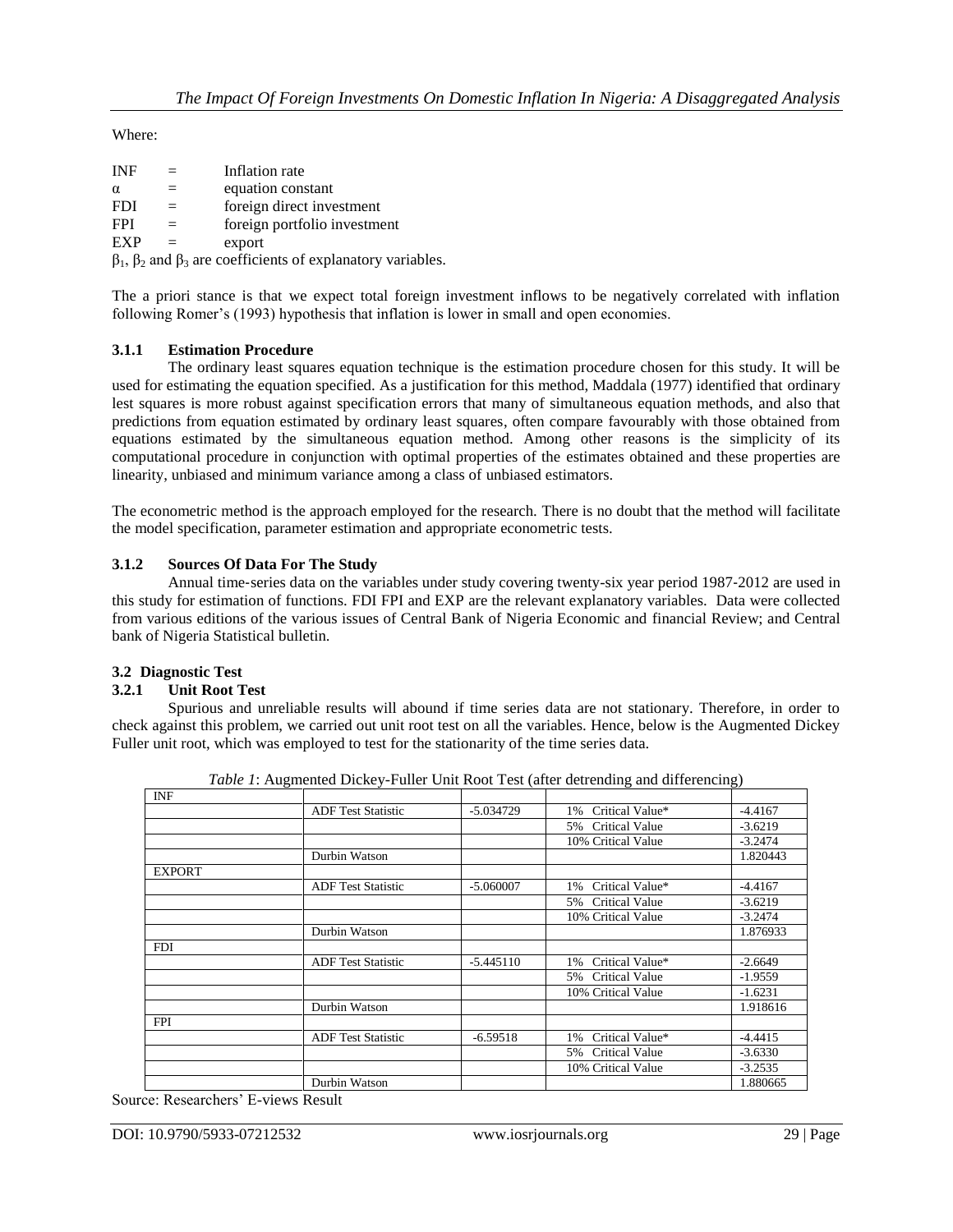Table 1 shows results of tests for stationarity and autocorrelation after transformation of the time series data. After 1st differencing and detrending of the time series data, the series became stationary. The results in table 1 shows that the computed ADF test-statistics for all the variables are smaller than the critical values at 1%, 5% and 10% significant levels and the Durbin-Watson statistics are very significant and close to 2 which means there is no autocorrelation problems in the time series data.

## **3.3 Data Analysis And Result Presentation**

This section focuses on the analysis and interpretation of the results generated from the regression analyses. The regression analysis was conducted at 5% significance level. After running the relevant regressions, the following results were obtained and are presented below:

## **Estimated results**

| Summary Results of Estimation Model:                             |             |                       |             |          |  |
|------------------------------------------------------------------|-------------|-----------------------|-------------|----------|--|
| DLINF = f (DLFPI, DLFDI, DLEXPORT)                               |             |                       |             |          |  |
|                                                                  |             |                       |             |          |  |
| Table2                                                           |             |                       |             |          |  |
| Dependent Variable: DLOG(INF(-1))                                |             |                       |             |          |  |
| Method: Least Squares                                            |             |                       |             |          |  |
| Included observations: 24 after adjusting endpoints              |             |                       |             |          |  |
| White Heteroskedasticity-Consistent Standard Errors & Covariance |             |                       |             |          |  |
|                                                                  |             |                       |             |          |  |
| Variable                                                         | Coefficient | Std. Error            | t-Statistic | Prob.    |  |
|                                                                  |             |                       |             |          |  |
| $\mathcal{C}$                                                    | 0.255180    | 0.301586              | 0.846126    | 0.4075   |  |
| $DLOG(FPI(-1))$                                                  | 0.384000    | 0.195515              | 1.964039    | 0.0636   |  |
| $DLOG(FDI(-1))$                                                  | 0.535875    | 0.293160              | 1.827928    | 0.0825   |  |
| DLOG(EXPORT(-1))                                                 | $-1.863662$ | 0.636009              | $-2.930246$ | 0.0083   |  |
|                                                                  |             |                       |             |          |  |
| R-squared                                                        | 0.227814    | Mean dependent var    |             | 0.004519 |  |
| Adjusted R-squared                                               | 0.111986    | S.D. dependent var    |             | 1.514732 |  |
| S.E. of regression                                               | 1.427401    | Akaike info criterion |             | 3.700599 |  |
| Sum squared resid                                                | 40.74946    | Schwarz criterion     |             | 3.896941 |  |
| Log likelihood                                                   | $-40.40719$ | F-statistic           |             | 1.966827 |  |
| Durbin-Watson stat                                               | 2.020678    | Prob(F-statistic)     |             | 0.000463 |  |
|                                                                  |             |                       |             |          |  |
|                                                                  |             |                       |             |          |  |

**Source**: Researchers' E-views Results

## **Model Summary**

| $Log INF =$ |                          |                | 0.25518+0.384000LogFPI+0.535875LogFDI-1.863662LogEXP |                |  |  |
|-------------|--------------------------|----------------|------------------------------------------------------|----------------|--|--|
|             |                          |                | $(t = 1.964039)$ $(t = 1.827928)$ $(t = -2.930246)$  |                |  |  |
|             |                          | $(p = 0.0636)$ | $(p = 0.0825)$                                       | $(p = 0.0083)$ |  |  |
| $r^2$       | $=$                      | 0.2278         |                                                      |                |  |  |
| $R^2$       | $=$                      | 0.1119         |                                                      |                |  |  |
| F           |                          | 1.9668         |                                                      |                |  |  |
|             | Prob. $(F - statistics)$ |                | 0.000463                                             |                |  |  |

As revealed from table 4.8, the impact of foreign portfolio investment is positive and insignificant (coefficient of  $FPI = 0.384$ , t – value = 1.9640). This shows that foreign portfolio investment has positive and non-significant impact on inflation rate in Nigeria. The probability of  $0.06 > 0.05$  confirms the non-significant impact. Again, as shown by the table the impact of foreign direct investment was also positive and non-significant (coefficient of FDI  $= 0.536$ , t – values  $= 1.8279$ ). This indicates that foreign direct investment has positive and insignificant impact. The coefficient of determination as shown by r-square  $(r^2)$  indicates that 22.8% of the variations observed in the dependent variable were explained by variation in the independent variables. The test of goodness fit of the model was properly adjusted by the adjusted  $R$  – square of 0.112. On the whole, the overall probability ( $F$  – statistics) is 0.000463 which is less than 0.05 properly explains the significance of the overall regression.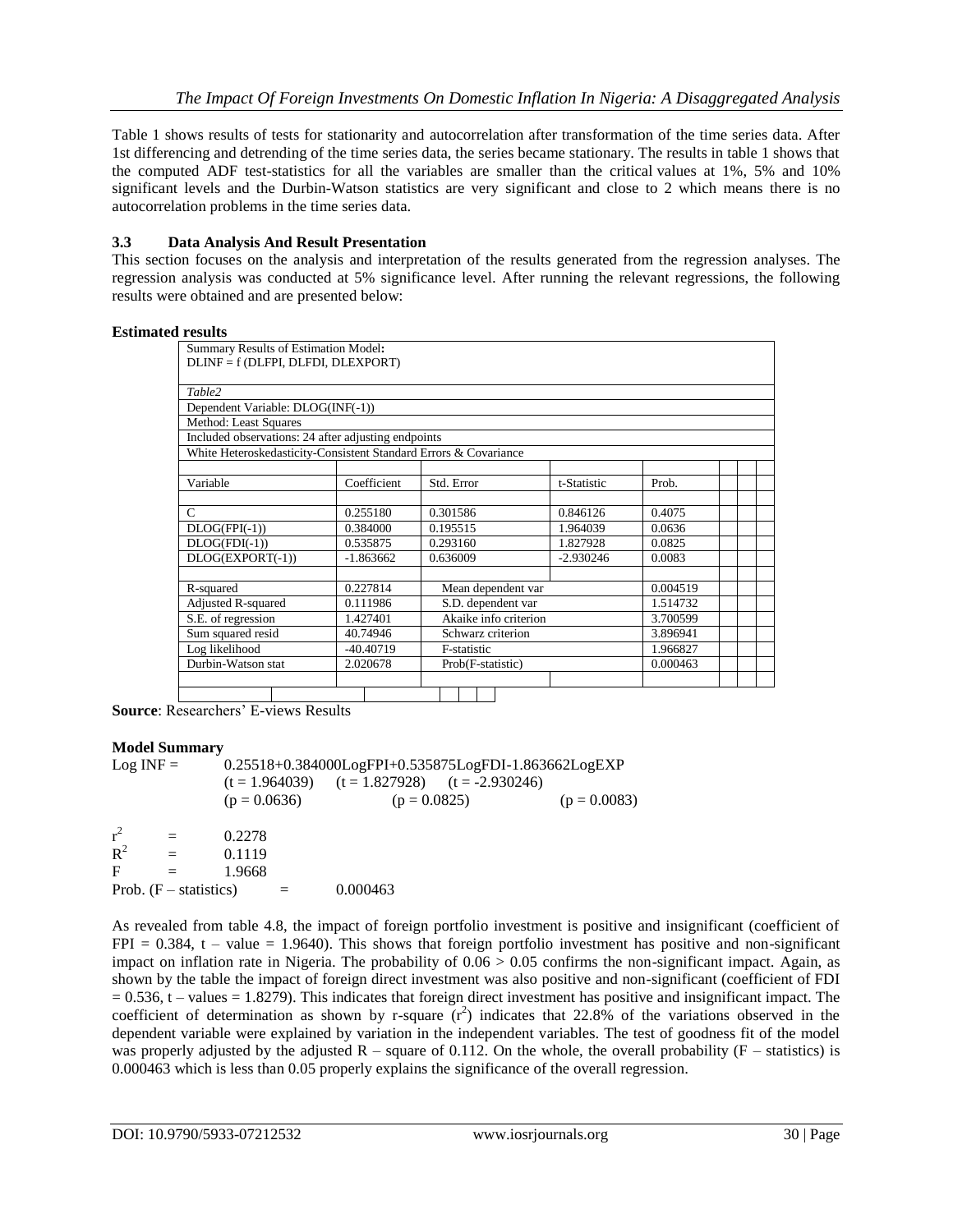The result above show, that both foreign portfolio investment and foreign direct investment have positive and nonsignificant impact on inflation rate while export has a positive and significant ( $P = 0.008 < 0.05$ ) impact on inflation rate.

#### **IV. Recommendation And Conclusion**

Policy makers have been increasingly interested in the potential connection between globalization and inflation (Ihrig, *et al*, 2007). This is so because globalization brings about a continuous entry of lower-cost production from emerging market countries into the global trading system, this leads to reduced market power for domestic producers (Bernanke, 2007) and acts to frustrate central banks' efforts to lower inflation.

Romer (1993) hypothesized that inflation is lower in small and open economies but studies on larger economies show positive relationship between foreign investments and inflation (Samini, *et al*, 2012).

According to Nazir, *et al*, (2012) the impact of capital inflows on domestic inflation in Pakistan is positive. The findings of this study also suggest a positive but non-significant effect of both foreign portfolio investment and foreign direct investment on inflation rate in Nigeria. This was confirmed by Rashid, *et al*, (2010), Balderas, *et al,* (2005) and Ercakar (2011). Kim, *et al*, (2010) employed the VAR model to examine why an increase in capital flow can offset asset price increase by using output, price level, capital inflow or portfolio inflows (as ratio of GDP), stock price and land prices as variables. Their results show that capital inflows have actually contributed to asset price appreciation while capital inflow shocks explain a relatively small portion of the asset price fluctuations. The study of Shalizad and Zahid (2012) on foreign direct investment and inflation rate among other variables show a positive and insignificant relationship.

In contrast to our expectation of a negative relationship between total foreign investment inflows and inflation rate as proposed by Romer (1993), the positive correlation is probably because Nigeria is an import dependent economy. Though the positive impact is not significant, we have to build and aggressively enhance our manufacturing sector by encouraging our foreign investors to invest in the manufacturing sector to produce tradable goods. This follows Samimi, *et al,* (2012) who find a positive relationship between trade openness and inflation for Middle East and North African countries (MENA).

The Central Bank of Nigeria (CBN) has been using monetary policy tools to fight inflation through Inflation Targeting (IT) with a view to reducing inflation to a single – digit level. Such success however comes at the cost of an unsustainable high rate of unemployment since the measures will be contractionary. Therefore, foreign direct investment needs to be made to contribute to reducing inflation by directing and encouraging investments in non-oil real sectors of the economy that will generate jobs and export finished goods because export-oriented multinational corporations are often very mobile and sought after by host countries, so they can move relatively easily between countries and generate jobs (World Bank, 1997).

#### **References**

- [1]. Ahn, Y.S., Adji, S.S. & Willet, T.D. (1998). The effect of inflation and exchange rate policies on direct investment to developing countries. International Economic Journal, 12,95-104.
- [2]. Balderas, J. U. & Hiranya, K.N. (2005). Remittances, relative price variability and inflation in Mexico.
- [3]. Ball, L.M. (2006). Has globalization changed inflation? NBER Working Paper. 12687, 1 19.
- [4]. Bernanke, B. S. (2007). Globalization and monetary policy. Economic Policy Research Papers.
- [5]. Caves, R.E. (1996). Multination Enterprise and Economic Analysis. In Denisia, V. (Eds) Foreign Direct Investment Theories, Cambridge: Cambridge University Press.
- [6]. Central Bank of Nigeria. (2009 and 2010). Statistical Bulletin and Statement of Accounts.
- [7]. Czyzewski, Sylvester Eijffinger and Kees Koedijk (Eds.), Globalisation and Monetary Policy, Centre for Economic Policy Research, London, May 2007.
- [8]. Denisia, V. (2010). Foreign direct investment theories: an overview of the main FDI theories.
- [9]. European Journal of Interdisciplinary Studies, Issue 3.
- [10]. Dunning, J.H. (1981). International production and the multinational enterprise. In Atilquist, J.S.
- [11]. (2006). Economic policy institutions and capital flows. Quarterly Journal of International Studies, Vol.50 (3).
- [12]. Ehimaire, A.O. (2011). The effects of exchange rate and inflation on foreign direct investment and its relationship with economic growth in Nigeria. Economics and Applied Informatics, 17(1).
- [13]. Ercakar, M. (2011). Growth, foreign direct investment trade and inflation: an empirical application on Turkey. Euro Journal Publishing.
- [14]. Hosseini, H. (2005). An economic theory of FDI: a behavioral economics and historical approach.
- [15]. The Journal of Socio-Economic, 34.
- [16]. International Monetary Fund (2005). Global Financial Stability Report, (September 2005).
- [17]. Ihrig, J., Kamin, S.B., Lindner, D. & Marquez, J. (2007). Some simple tests of the globalization and inflation hypothesis. International Finance Discussion Papers,  $(891): 1 - 68$ .
- [18]. Kim, M. & Beladi, H. (2005). Is free trade deflationary? Economic Letters, 89: 343 349.
- [19]. Krugman, P. (1980). Its Barrack: japan's ship and the return of the liquidity trap. Brookings Papers on Economic Activity, (2): 137-150.